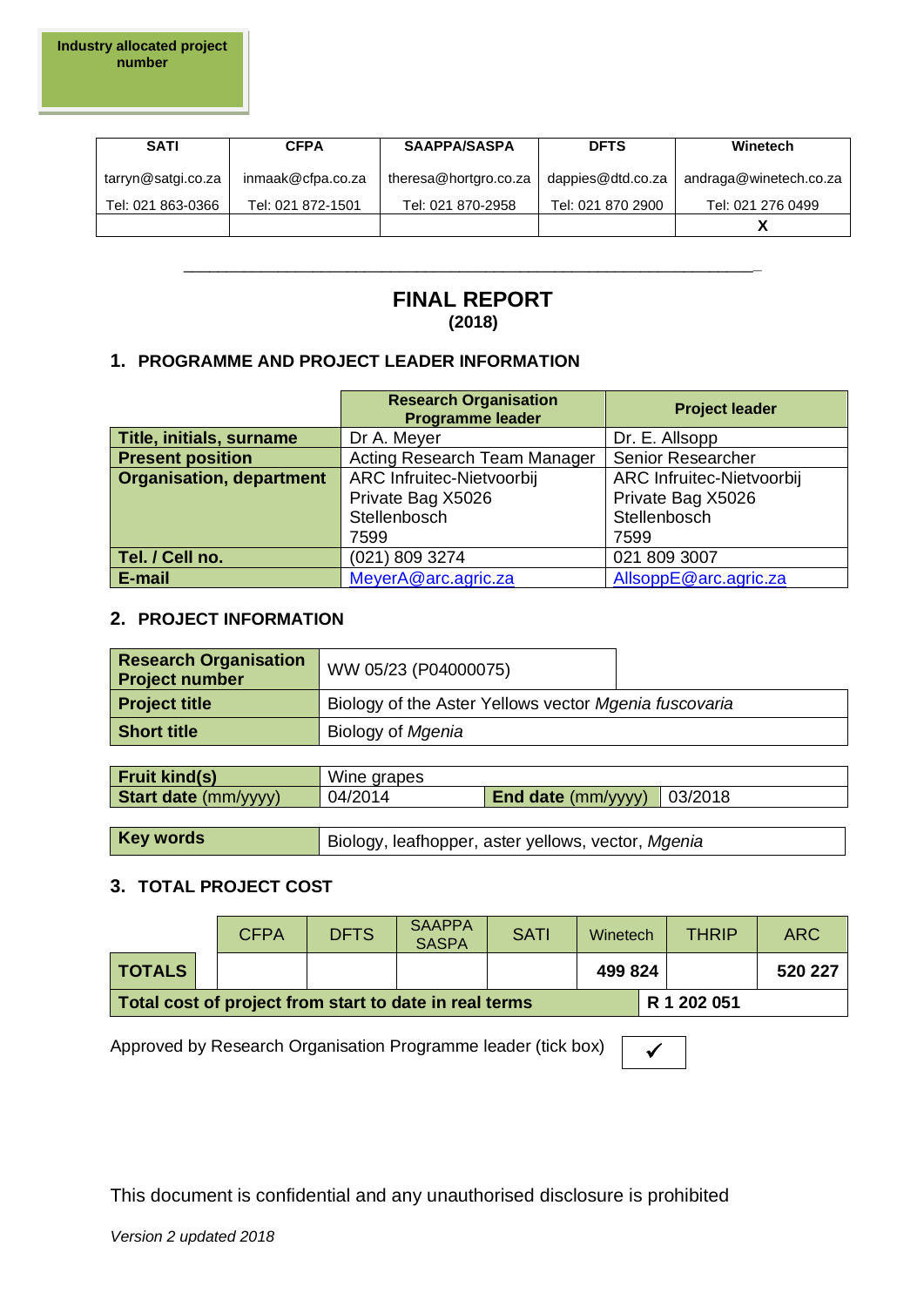### **4. EXECUTIVE SUMMARY**

#### **Objectives & Rationale**

The leafhopper *Mgenia fuscovaria* is the only confirmed vector of aster yellows (AY) phytoplasma of grapevines in South Africa to date, but its biology is still largely unknown. The objectives of this research were to identify its indigenous host plants, study its seasonal abundance and life cycle on these plants and determine whether any of these plants can serve as a reservoir for aster yellows phytoplasma.

#### **Methods**

To identify native host plants, vegetation in and around vineyards where *M. fuscovaria* were previously found, were sampled for the presence of the leafhopper, using a vacuum sampler and yellow sticky traps. Seasonal abundance of *Mgenia* on indigenous host plants was determined by means of yellow sticky traps. Adult leafhoppers were collected in the field with sweep nets and confined on potted host plants in the insectary to study the life cycle and shoots of wild host plants were inspected during the season to find leafhopper eggs. Wild hosts near vineyards infected with aster yellows phytoplasma were sampled to determine if they harbour the phytoplasma.

#### **Key Results**

- Two evergreen, indigenous rambling plants that grow near watercourses were identified as host plants for *M. fuscovaria,* namely wild bramble (*Rubus* sp.) and *Cliffortia odorata* (wilde wingerd).
- Seasonal occurrence on wild host plants: numbers peaked in spring (Sept/Oct) and again in May/June, but very few leafhoppers occurred in the adjacent vineyards. Numbers were much lower in 2016/17 than in 2015/16, probably reflecting the effect of the drought on host plant quality and leafhopper survival.
- Life cycle: adult leafhoppers survived on the wild bramble and *Cliffortia odorata* plants in the insectary, but did not to lay eggs, consequently the life cycle could not be studied. Eggs were found in shoots of wild hosts, but they turned out not to be eggs of *M. fuscovaria.*
- *Rubus* plants adjacent to the AY-infected vineyard tested negative for the phytoplasma, therefore AY transmission studies with *M. fuscovaria* and the indigenous host plants were not carried out.

#### **Conclusion and Discussion / Recommendation**

Two evergreen, indigenous rambling plants were identified as indigenous host plants for *M. fuscovaria,* namely wild bramble (*Rubus* sp.) and *Cliffortia odorata* (wilde wingerd). These plants grow near watercourses and if present in an area, it is likely that *M. fuscovaria,* the vector of Aster Yellows phytoplasma, would be present as well. This means that great care should be taken not to bring plant material infested with AY into the area, as it could be transmitted by the vector. To date it does not seem likely that wild brambles are reservoirs for AY phytoplasma. Data on seasonal occurrence concurred with studies on grapevines by other researchers and showed that leafhopper numbers peaked during spring and again in autumn. As found in previous studies, *M. fuscovaria* does not appear to be an abundant leafhopper in healthy vineyards, but research has shown that it is attracted to grapevines infected by AY.

The finding that *M. fuscovaria* is not a very abundant leafhopper in healthy vineyards and the absence of aster yellows phytoplasma in its wild bramble host lead to the conclusion that AY can be successfully contained and eradicated if infected vines are destroyed, weeds are properly managed and only certified disease-free plant material is used.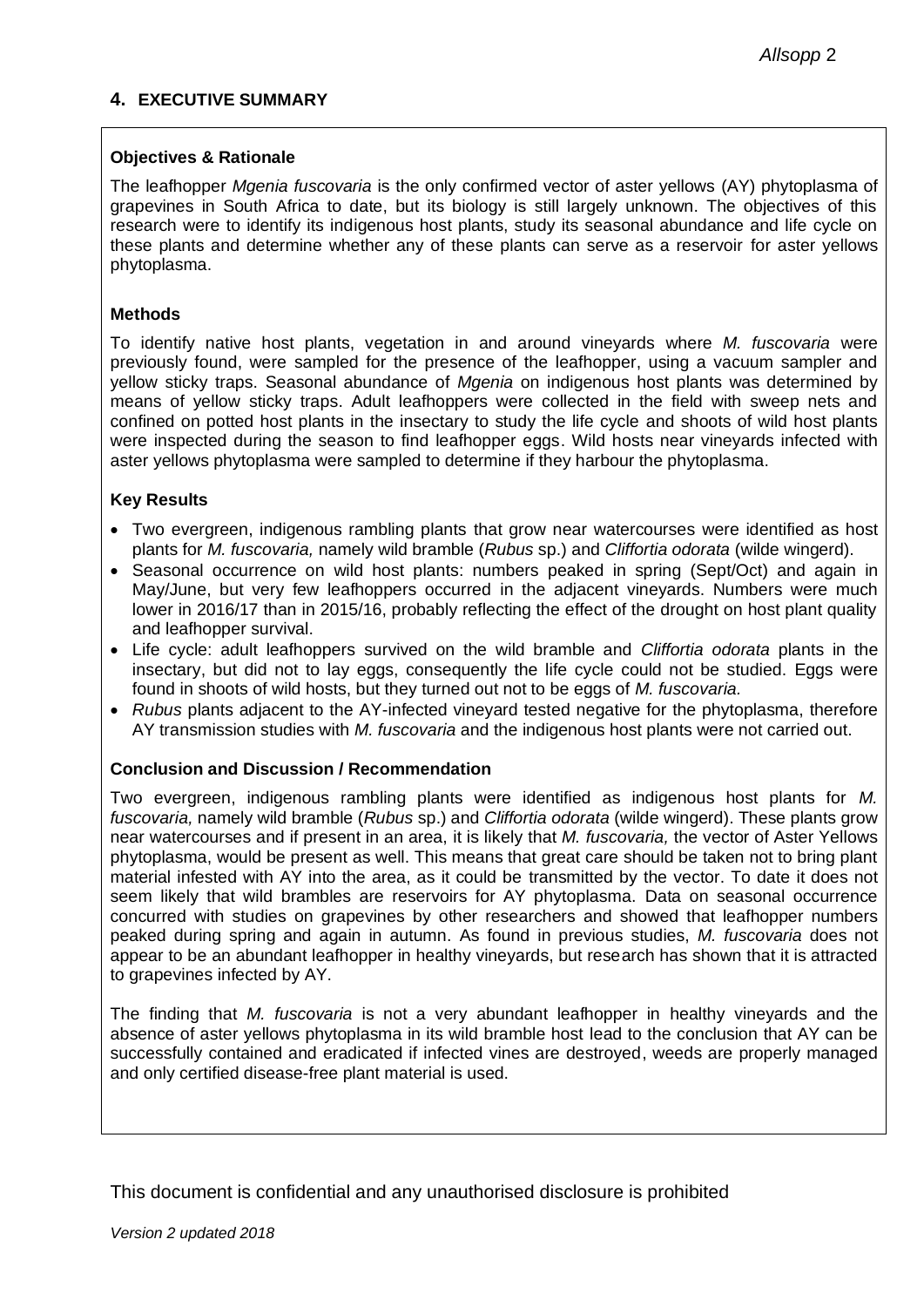### **5. PROBLEM IDENTIFICATION AND MOTIVATION**

The leafhopper *Mgenia fuscovaria* is the only confirmed vector of aster yellows (AY) phytoplasma of grapevines in South Africa to date. Although its seasonal occurrence has been studied on vines and weeds in vineyards, its biology is still largely unknown. This research aims to identify its host plants, study its life cycle and seasonal abundance on these plants and determine whether any of these plants can serve as a reservoir of AY phytoplasma.

### **6. OBJECTIVES**

- Identify indigenous host plants of *Mgenia fuscovaria.*
- Study seasonal abundance on indigenous host plants.
- Study life cycle on indigenous host plants.
- Determine if indigenous host plants are reservoirs for AY phytoplasma.

### **7. PERFORMANCE CHART**

| Milestone                                                                   | <b>Target Date</b> | Extension<br>Date | Date<br>completed |
|-----------------------------------------------------------------------------|--------------------|-------------------|-------------------|
| 1. Identify indigenous host plants of M.<br>fuscovaria                      | <b>April 2015</b>  | <b>July 2016</b>  | <b>July 2016</b>  |
| 2. Determine seasonal abundance on<br>indigenous host plants                | April 2017         |                   | April 2017        |
| 3. Determine life cycle in insectary                                        | <b>April 2016</b>  | April 2018        | Not achieved      |
| 4. Determine if indigenous host plants are<br>reservoirs for AY phytoplasma | April 2016         | <b>April 2018</b> | March 2018        |
| 5. Transmission studies with leafhoppers<br>infected with AY phytoplasma    | April 2017         |                   | Abandoned         |
| 6. Publications                                                             | 2017               | 2019              | Pending           |

## **8. WORKPLAN (MATERIALS AND METHODS)**

#### **Milestone 1. Identify indigenous host plants of** *M. fuscovaria*

Three trial sites were selected where the highest numbers of *M. fuscovaria* were found during Dr. de Klerk's survey (ADK 1), namely a vineyard in the Voor-Groenberg area north of Wellington, one south of Wellington on the Blouvlei road and one on a farm next to the river on the Wolseley side of Bain's Kloof.

Vegetation in and around vineyards were sampled for the presence of *M. fuscovaria*. Sweep net sampling was found to be impractical because many of the surrounding plants (like wild brambles) are thorny. Sampling continued by means of yellow sticky traps and a vacuum suction sampler. All plants identified as host plants were taken to the herbarium at the Stellenbosch University Botanical Garden for confirmation of plant identity.

#### **Milestone 2. Seasonal abundance on indigenous hosts**

The seasonal abundance of *Mgenia* on indigenous host plants was determined by means of sticky traps placed in the plant canopy in vineyards and in adjacent stands of indigenous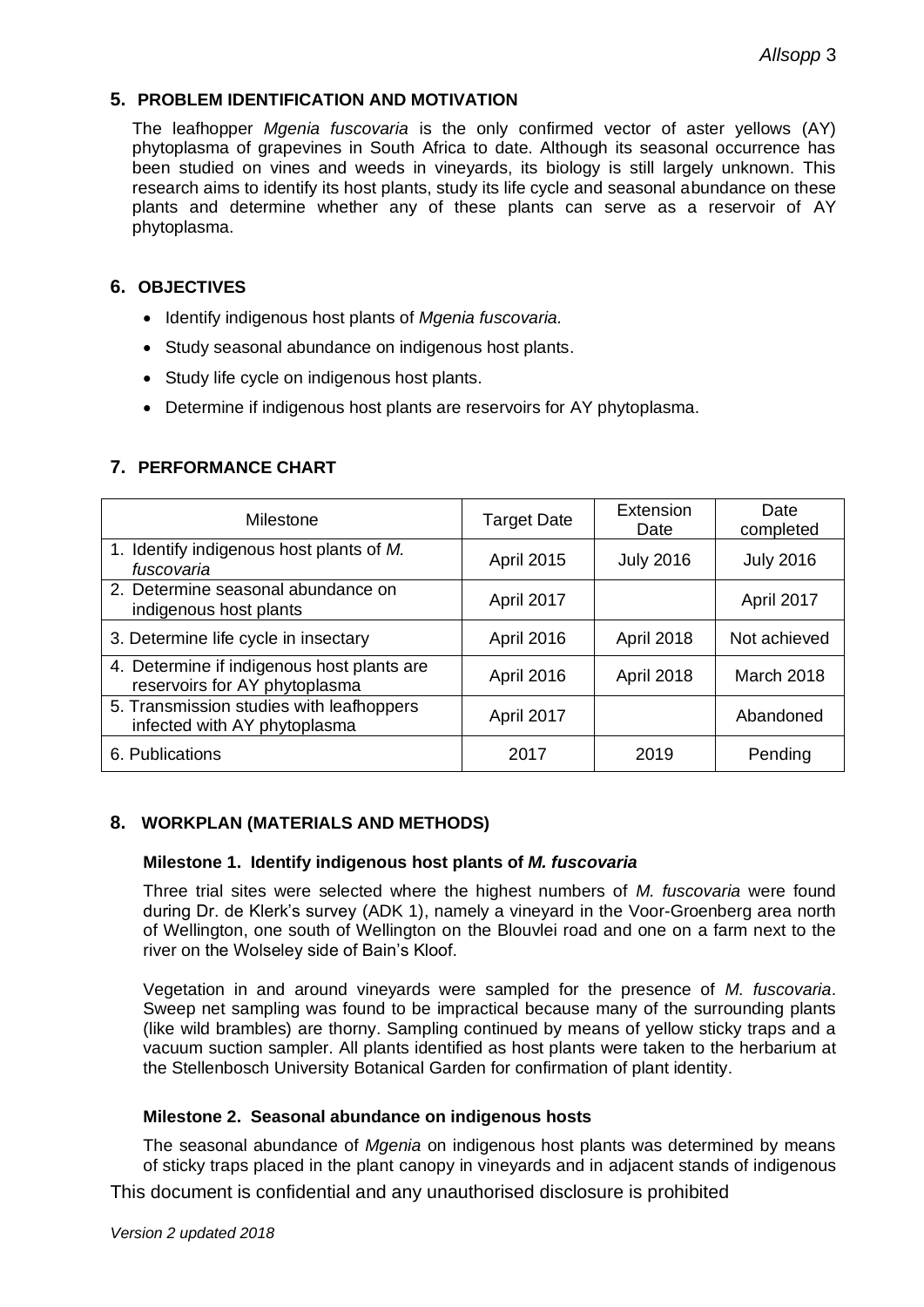plants identified as host plants. Traps were collected every two weeks during the growing season and monthly during winter.

#### **Milestone 3. Determine life cycle in insectary**

Adult leafhoppers were collected from indigenous hosts by means of vacuum sampling and with sweep nets and placed on potted host plants in cages in an insectary at  $\pm 25$  °C. Shoots of host plants were collected at various times during the year and inspected under a stereo microscope for the presence of leafhopper nymphs and eggs.

#### **Milestone 4. Determine if indigenous host plants are reservoirs for aster yellows phytoplasma**

Wild brambles (*Rubus* sp.) growing adjacent to a Colombar vineyard near Waboomsrivier winery where aster yellows had been confirmed, were tested for the presence of the phytoplasma. A number of vines in the vineyard showed AY symptoms and *Mgenia* was present on the wild bramble (collected with a vacuum sampler). The vineyards adjacent to stands of wild brambles (*Rubus* sp.) and *Cliffortia odorata* where the seasonal occurrence of *M. fuscovaria* was studied, did not exhibit any symptoms of AY, therefore these indigenous host plants were not tested for the presence of AY phytoplasma.

### *9.* **RESULTS AND DISCUSSION**

#### **Milestone 1. Identify indigenous host plants of** *M. fuscovaria*

Two *M. fuscovaria* adults were collected on a sticky trap in the vegetation next to the vineyard in the Voor-Groenberg area in the first week of January 2015. Vegetation along the watercourse here consists mainly of reeds and the indigenous rambler *Cliffortia odorata* (wildewingerd), but no *Mgenia* was collected at this site for the rest of the season. Due to the absence of leafhoppers and spraying in the vineyard, this site was abandoned. By 27 January 2015 the sticky trap next to the vineyard at Bain's Kloof yielded 3 adult *M. fuscovaria* and 1 adult was found with vacuum sampling in the vineyard. Adjacent vegetation consists mainly of wild bramble (*Rubus* sp.) and taaibos (*Rhus* sp.). On the Blouvlei road farm 17 adult *M. fuscovaria* were found on the sticky trap in the vineyard and one on the sticky trap next to the wild brambles alongside the vineyard. Since both *Cliffortia odorata* and wild bramble (*Rubus* sp.) are evergreen plants and appeared to be likely host plants for *Mgenia*, they were selected for further sampling.



*Cliffortia odorata* (wildewingerd)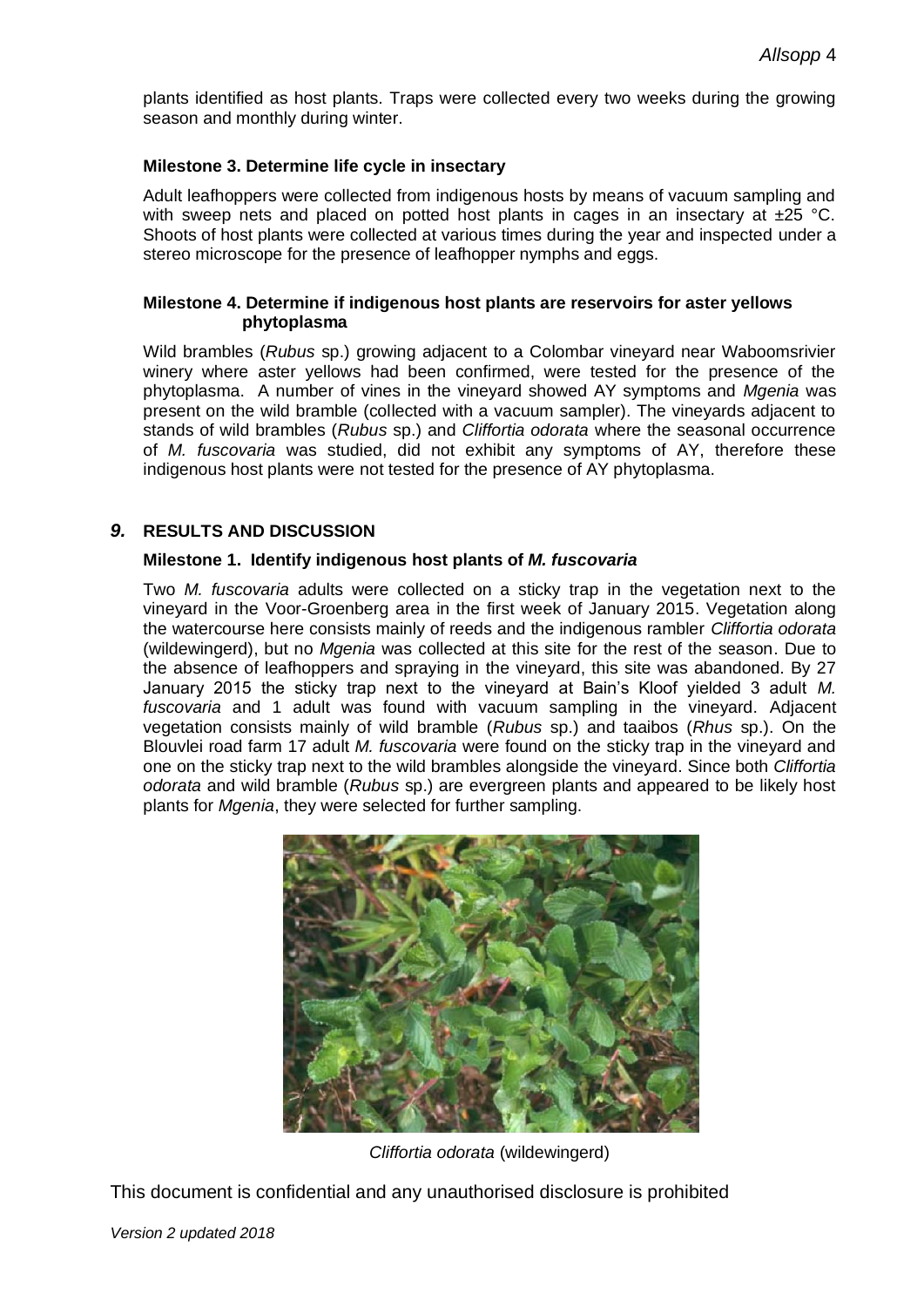

Wild bramble (*Rubus* sp.)

Sticky trap sampling in stands of wild bramble (*Rubus* sp.) and wildewingerd *(Cliffortia odorata)* during the 2015/16 season confirmed these plants as hosts for *M. fuscovaria.* During the 2017/18 season *M. fuscovaria* was collected on sticky traps placed in an isolated stand of wild bramble removed from vineyards on Nietvoorbij research farm at Stellenbosch and adult *Mgenia* were collected with sweep nets from a solid stand of *Cliffortia odorata* next to a watercourse in Somerset West with no vineyards in the vicinity. This is further confirmation of the host plant status of these plants.

## **Milestone 2. Study seasonal abundance and life cycle on indigenous hosts**

Seasonal abundance of *Mgenia* on indigenous host plants and in vineyards was monitored over two seasons, namely 2015/16 and 2016/17.

Site 1: located at the Slanghoek end of Bain's Kloof Pass. During a survey conducted in the Waboomsrivier area by Dr de Klerk in 2014, the highest numbers of *M. fuscovaria* were found in this vineyard. Yellow sticky traps were hung in a stand of wild bramble next to the Chenin blanc vineyard, in the edge row of vines adjacent to the wild bramble and in the centre of the vineyard. The numbers of *M. fuscovaria* adults sampled during 2015/16 are presented in Fig. 1.

**Figure 1.** Occurrence of *Mgenia fuscovaria* in *Rubus* and vineyard near Bain's Kloof Pass during 2015/16.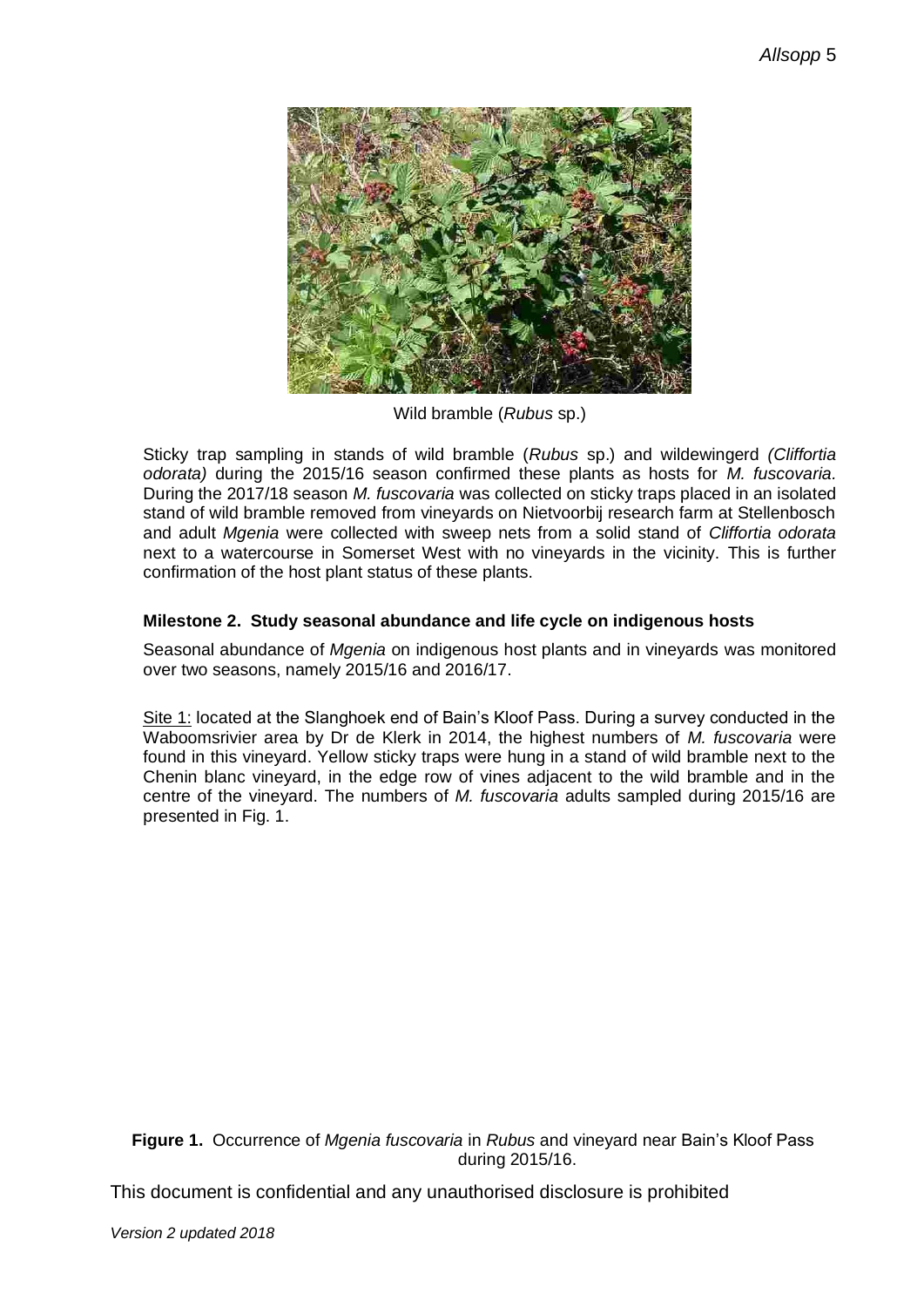No *Mgenia* was collected on traps in the vineyard, but a few were trapped in the edge row adjacent to the wild bramble. No insecticides were applied in the vineyard during the season, therefore the absence of *Mgenia* was not due to insecticide toxicity. Sampling at this site was discontinued in the 2016/17 season because the wild brambles adjacent to the vineyard were cleared by the farmer.

Site 2: located south of Wellington on the Blouvlei road. Yellow sticky traps were hung in a stand of wild *Rubus* next to a Cabernet Sauvignon vineyard, in the edge row of vines adjacent to the *Rubus*, in a stand of *Cliffortia odorata* on the other side of the vineyard and halfway up a vine row opposite to the *Cliffortia* patch. The numbers of *M. fuscovaria* adults sampled during 2015/16 are presented in Fig. 2 and numbers for 2016/17 in Fig. 3.

**Figure 2.** Occurrence of *Mgenia fuscovaria* in stands of *Rubus* sp*, Cliffortia odorata* and in a Cabernet Sauvignon vineyard on Blouvlei road during 2015/16.

**Figure 3.** Occurrence of *Mgenia fuscovaria* in stands of *Rubus* sp*, Cliffortia odorata* and in a Cabernet Sauvignon vineyard on Blouvlei road during 2016/17.

Very few *Mgenia* leafhoppers were captured on the traps in the vineyard. No insecticides were applied, therefore the apparent absence of *Mgenia* in the vineyards is not due to insecticides. During the 2015/16 season significant numbers of *Mgenia* were captured in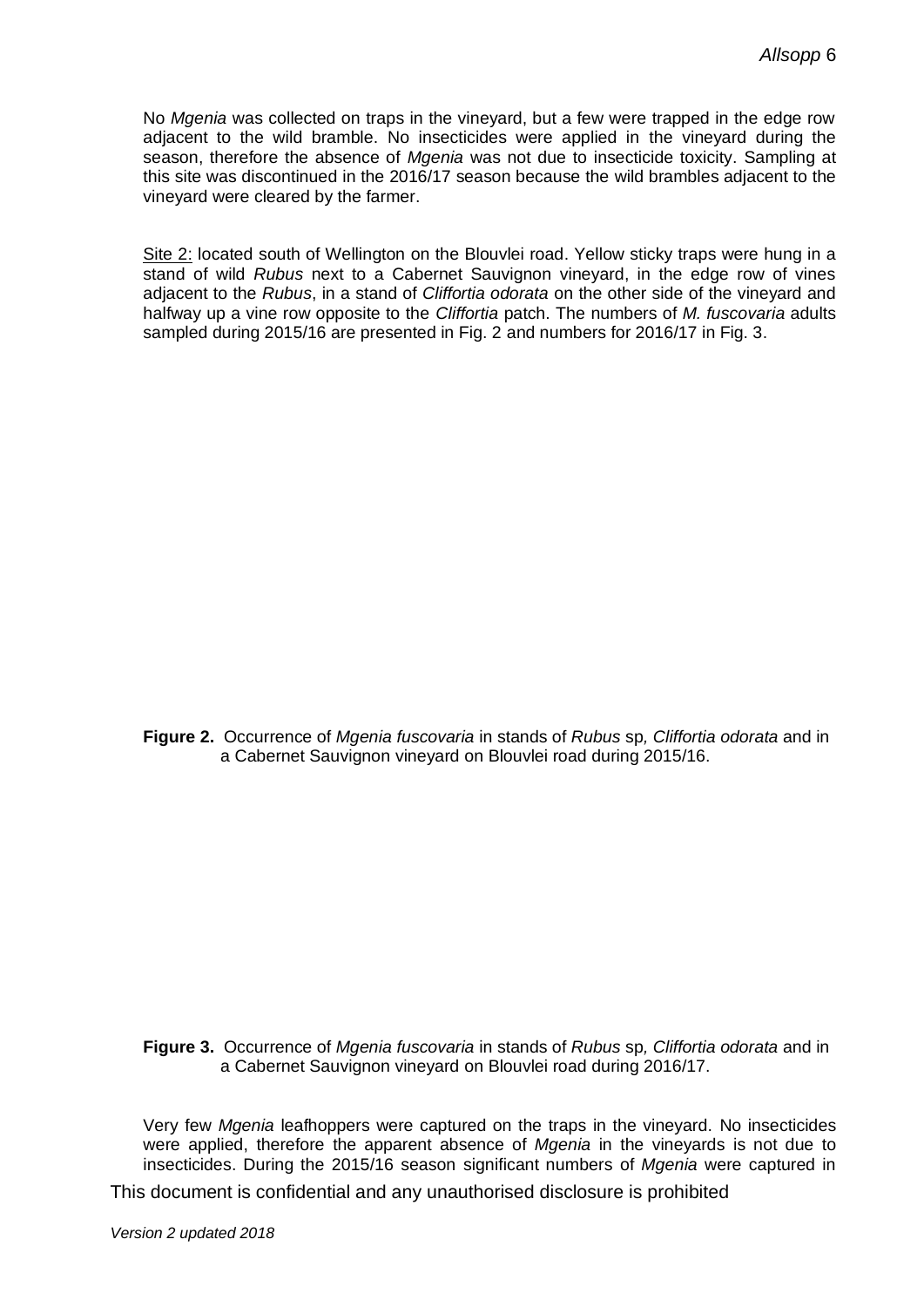the *Rubus* stand during the early part of the growing season (September to November 2015), low numbers were captured during the height of summer and numbers again increased in June and July. Fewer *Mgenia* were captured in the *Cliffortia* stand in spring, but higher numbers occurred here during summer than in the *Rubus* stand. These fluctuations probably reflect changes in attractiveness of the host plants due to water stress as the season progressed.

The numbers of *Mgenia* caught on the sticky traps during spring of the 2016/17 season (Fig. 3) were very low compared to the numbers caught during the same time of the year in 2015/16 (Fig. 2). This is ascribed to the drought, which probably affected the quality of the indigenous host plants and leafhopper survival negatively. During both seasons it was noticeable that the number of *Mgenia* caught on the sticky traps was mostly lower than the numbers of various other leafhoppers, both on the indigenous hosts and in the vineyard. It would appear that *M. fuscovaria* is not a very abundant leafhopper. Results from a survey conducted by Dr de Klerk in the Wabooms River area during 2008/09 and 2009/10 and the Robertson area during 2011/12 and 2012/13 (Final Report ADK1) indicate the same trend. Sticky trap monitoring of leafhoppers in a vineyard with moderate AY infection by Prof. K. Krüger in Vredendal (Final Report UPKK01) also showed that *M. fuscovaria* was not the most abundant of the 27 species of leafhoppers sampled over 59 weeks.

The continued presence of *Mgenia* on *Rubus* sp*,*and *Cliffortia odorata* during the growing season indicated that *Mgenia* did not migrate in large numbers from the indigenous hosts to the grapevines at both sites. These vines showed no symptoms of Aster Yellows. However, in Prof. Krüger's study (Final Report UPKK01) *M. fuscovaria* was by far the most abundant leafhopper over 59 weeks in another vineyard with severe symptoms of AY infection. Prof. Krüger also showed that *M. fuscovaria* is highly attracted to plants infected with AY and will choose them over healthy grapevines. This may explain the leafhopper's abundance in the AY-infected vineyard and its scarcity in the vineyards in this study where AY was not present.

#### **Milestone 3. Determine life cycle in insectary**

Adult *M. fuscovaria* collected from the field with a vacuum sampler did not survive when placed on host plants in cages. Leafhoppers collected with sweep nets survived on the wild bramble and *Cliffortia odorata* in the insectary. The insectary room was maintained at a temperature of 25±1 °C and the north-facing glass wall allowed for a natural light regime. Adults were collected at various times throughout the season, but we were unable to get them to lay eggs.

Shoots of brambles and *Cliffortia odorata* were inspected for the presence of eggs or oviposition scars. Although some eggs were found in the shoots (see below), they turned out to be eggs of beetles and Lepidoptera.

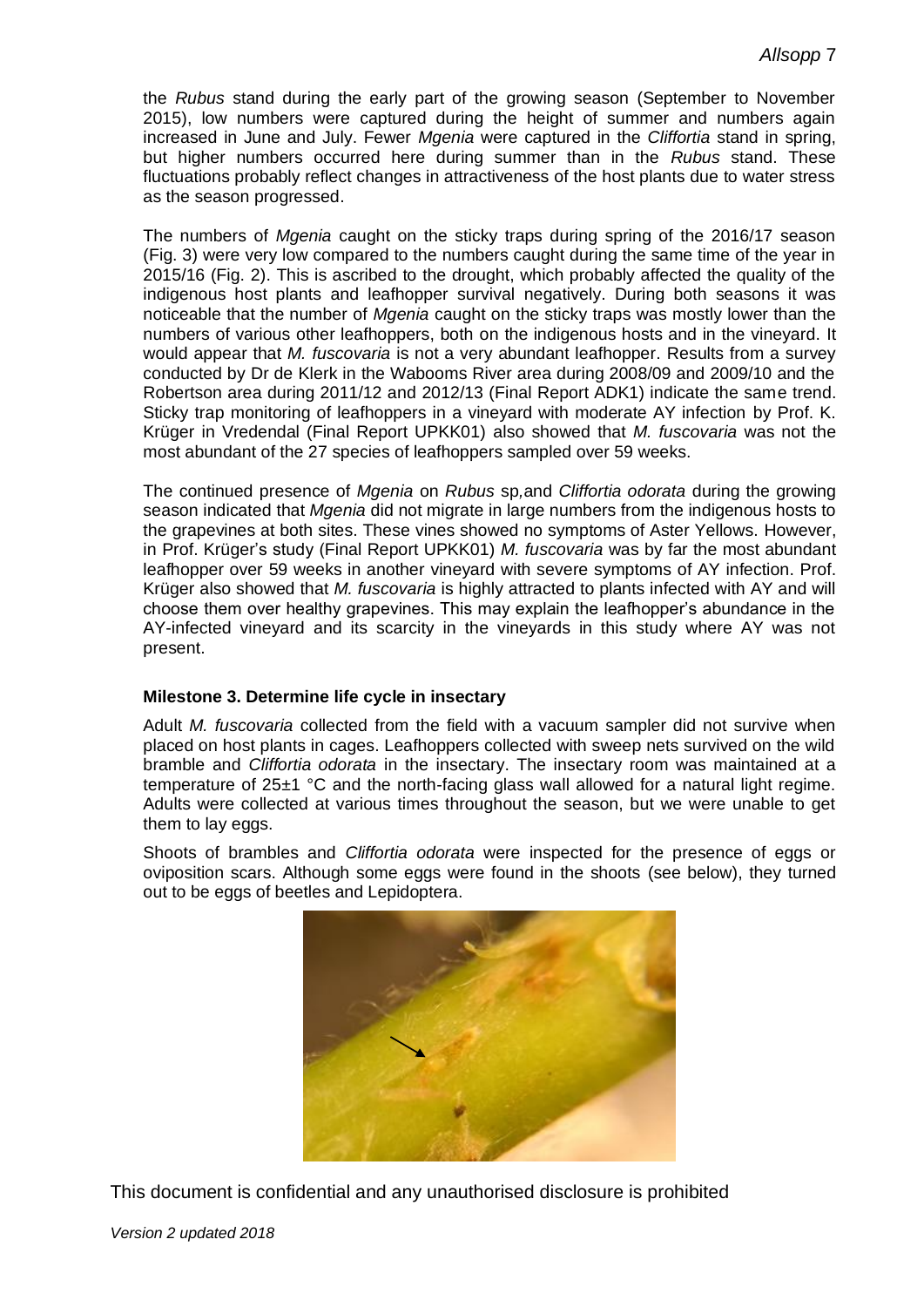#### **Milestone 4. Determine if indigenous host plants are reservoirs for aster yellows phytoplasma**

Samples of *Rubus* plants growing adjacent to a vineyard near Waboomsrivier winery where some vines are infected by AY tested negative for the presence of Aster Yellows phytoplasma, even though the leafhopper was present in the vineyard (very few) and on the wild brambles. The vineyards at the two trial sites, De Brug and Ernita, did not exhibit any symptoms of AY, therefore the *Rubus* and *Cliffortia odorata* next to these vineyards were not tested for the presence of AY phytoplasma.

Since the *Rubus* plants adjacent to the AY-infected vineyard tested negative for the phytoplasma, transmission studies with *M. fuscovaria* and the indigenous host plants were not carried out.

### **10. CONCLUSIONS AND RECOMMENDATIONS**

Two evergreen, indigenous rambling plants were identified as indigenous host plants for *M. fuscovaria,* namely wild bramble (*Rubus* sp.) and *Cliffortia odorata* (wilde wingerd). These plants grow near watercourses and if present in an area, one would expect that *M. fuscovaria,* the vector of Aster Yellows phytoplasma, to be present as well. This means that great care should be taken not to bring plant material infested with AY into the area, as it could be transmitted by the vector. Grapevines infected with AY should preferably be removed and destroyed to prevent spreading of the disease. At present it does not seem likely that wild brambles are reservoirs for AY phytoplasma. Data on seasonal occurrence concurred with studies on grapevines by other researchers and showed that leafhopper numbers peaked during spring and again in autumn. It was also evident that population levels of *M. fuscovaria* are significantly impacted by climate and host plant condition. As found in previous studies, *M. fuscovaria* does not appear to be an abundant leafhopper in healthy vineyards, but research has shown that it is attracted to grapevines infected by AY. Although *M. fuscovaria* could not be reared successfully in the insectary during this project, efforts to achieve this will continue.

The findings in this study and surveys conducted by Dr de Klerk that *M. fuscovaria* is not a very abundant leafhopper in vineyards and the absence of aster yellows phytoplasma in its wild bramble host indicate that AY can be successfully contained and eradicated if infected vines (which are more attractive to the leafhopper than healthy vines) are destroyed and only certified disease-free plant material is used.

### **11. ACCUMULATED OUTPUTS**

## **a) TECHNOLOGY DEVELOPED, PRODUCTS AND PATENTS**

None.

## **b) SUGGESTIONS FOR TECHNOLOGY TRANSFER**

Popular article in Winetech tegnies to inform growers of the natural host plants that harbour *M. fuscovaria.*

Talk at information day about *Mgenia,* its role in spreading AY and the importance of leafhopper monitoring in areas where the disease occurs.

#### **c) HUMAN RESOURCES DEVELOPMENT/TRAINING**

None.

### **d) PUBLICATIONS (POPULAR, PRESS RELEASES, SEMI-SCIENTIFIC, SCIENTIFIC)**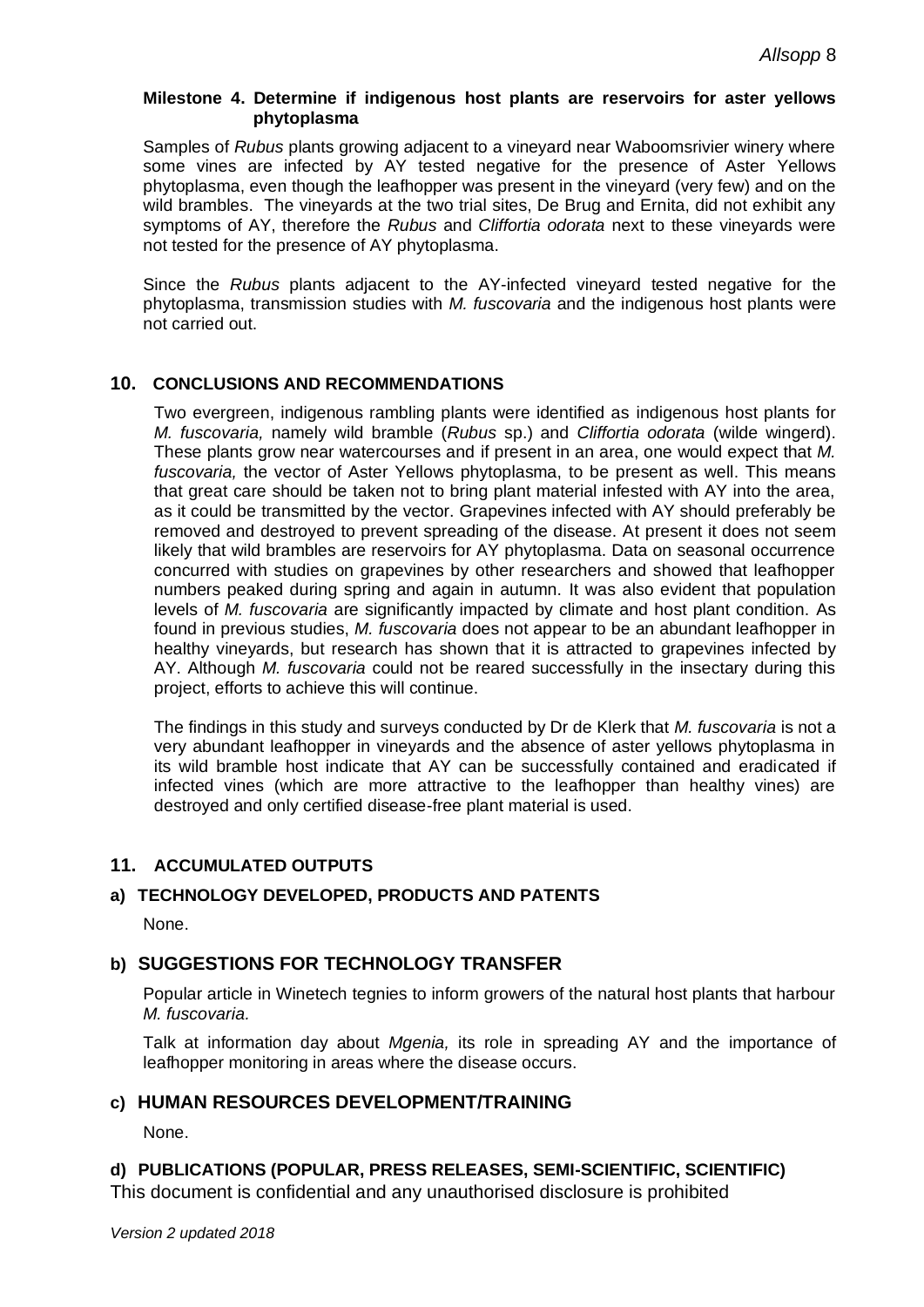Popular article in Winetech tegnies to inform growers of the natural host plants that harbour *M. fuscovaria.*

### **e) PRESENTATIONS/PAPERS DELIVERED**

None.

### **12.PERSONS PARTICIPATING IN THE PROJECT**

| Initials &<br>Surname | Highest<br>Qualification | Degree/<br>Diploma<br>registered<br>for | Race<br>(1) | Gender<br>(2) | Institution &<br>Department                          | Position<br>(3) | ** Cost<br>to<br>Project |
|-----------------------|--------------------------|-----------------------------------------|-------------|---------------|------------------------------------------------------|-----------------|--------------------------|
| E. Allsopp            | PhD                      |                                         | W           |               | ARC Infruitec-Nietvoorbij<br><b>Plant Protection</b> | PL              |                          |
| Williams              | BA                       |                                         | В           | М             | ARC Infruitec-Nietvoorbij<br><b>Plant Protection</b> | TA              |                          |
|                       |                          |                                         |             |               |                                                      |                 |                          |

*\*\* (Only applicable to persons who participate as Consultants or on Contract)*

| $(1)$ Race        | B         | $=$ | African, Coloured or Indian                                                                          |
|-------------------|-----------|-----|------------------------------------------------------------------------------------------------------|
|                   | W         | $=$ | White                                                                                                |
| $(2)$ Gender      | F         | $=$ | Female                                                                                               |
|                   | М         | $=$ | Male                                                                                                 |
| $^{(3)}$ Position | Co        | $=$ | Co-worker (other researcher at your institution)                                                     |
|                   | Coll      | $=$ | Collaborator (participating researcher that does not receive funding for this project from industry) |
|                   | PF        | $=$ | Post-doctoral fellow                                                                                 |
|                   | PL        | $=$ | Project leader                                                                                       |
|                   | <b>RA</b> | $=$ | Research assistant                                                                                   |
|                   | TA        | $=$ | Technical assistant/ technician                                                                      |

## **13.BUDGET**

## **TOTAL COST SUMMARY OF THE PROJECT**

| <b>YEAR</b>  | <b>CFPA</b> | <b>DFTS</b> | <b>Deciduous</b> | <b>SATI</b> | <b>Winetech</b> | <b>ARC</b> | <b>TOTAL</b> |
|--------------|-------------|-------------|------------------|-------------|-----------------|------------|--------------|
| 2014/15      |             |             |                  |             | 159 999         | 166 529    | 326 528      |
| 2015/16      |             |             |                  |             | 171 233         | 178 222    | 349 455      |
| 2016/17      |             |             |                  |             | 110 229         | 114 729    | 224 958      |
| 2017/18      |             |             |                  |             | 58 363          | 60 747     | 119 110      |
| <b>Total</b> |             |             |                  |             | 499 824         | 520 227    | 1 202 051    |